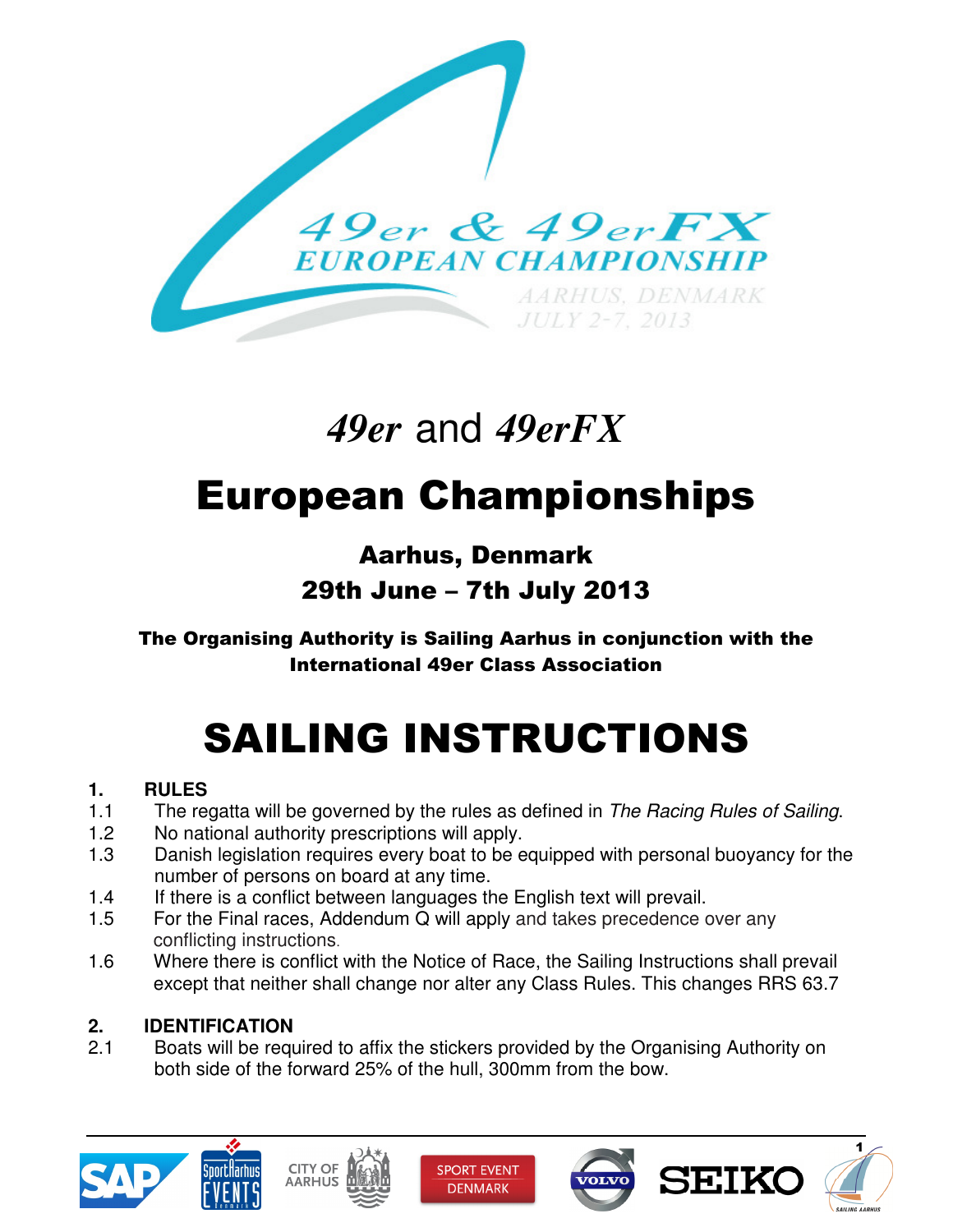#### 2.2 Identification on sails

 Appendix G3 will apply. Boats chartered or loaned for this event may carry national letters or a sail number in contravention of class rules. In no circumstances will such a boat be permitted to race displaying the sail number of another boat that is racing. This changes Appendix G3.

2.3 Each day while racing, the first, second and third boats in series ranking at the beginning of the day shall display a yellow, blue and red sticker on their mainsail respectively. These stickers will be available at the Race Office each day from two hours before the first scheduled warning signal of the day.

#### **3. CAMERAS AND ELECTRONIC EQUIPMENT**

- 3.1 Boats may be required to carry on board cameras, sound equipment or positioning equipment as specified by the Organising Authority. Competitors may also use their own camera recording equipment and attachments, but these are to be removable for weighing. A boat shall not be given redress based on a claim involving this equipment. This changes RRS 62.1
- 3.2 The Organising Authority will supply GPS units for Gold Fleet and Finals racing.
- 3.3 The following procedure shall be followed:
	- (a) Each race day one member of each crew shall personally collect their tracking device at the Race Office before leaving shore to race.
	- (b) The tracking devices will be made available at the Race Office from ninety minutes before the scheduled time of the first warning signal and up to the starting signal of the first race of the day.
	- (c) When returning ashore after racing, one member of each crew shall personally return the tracking device to the Race Office. The opportunity to return tracking devices will be available up to the protest time limit.

 Any boat failing to comply with this procedure without any reason beyond her control will receive a penalty of 3 points, added to their overall score, without a protest hearing. This changes RRS 63.1 and A5.

#### **4. NOTICES TO COMPETITORS**

 Notices to competitors will be posted on the official notice board located at the Race Office in the dinghy park.

#### **5. CHANGES TO SAILING INSTRUCTIONS**

 Any change to the sailing instructions will be posted not less than two hours before the scheduled warning signal on the day it will take effect, except that any change to the schedule of races, will be posted by 20.00 the day before it will take effect.

#### **6. SIGNALS MADE ASHORE**

- 6.1 Signals made ashore will be displayed at the official flagpole located immediately outside the Race Office. When a signal is displayed over a class flag, it applies to that fleet only.
- 6.2 Flag D displayed ashore with one sound signal this means: "the warning signal will be made not less than 30 minutes after flag D is displayed or not before the scheduled time, whichever is later. Boats shall not leave their allocated berth until this signal is made".











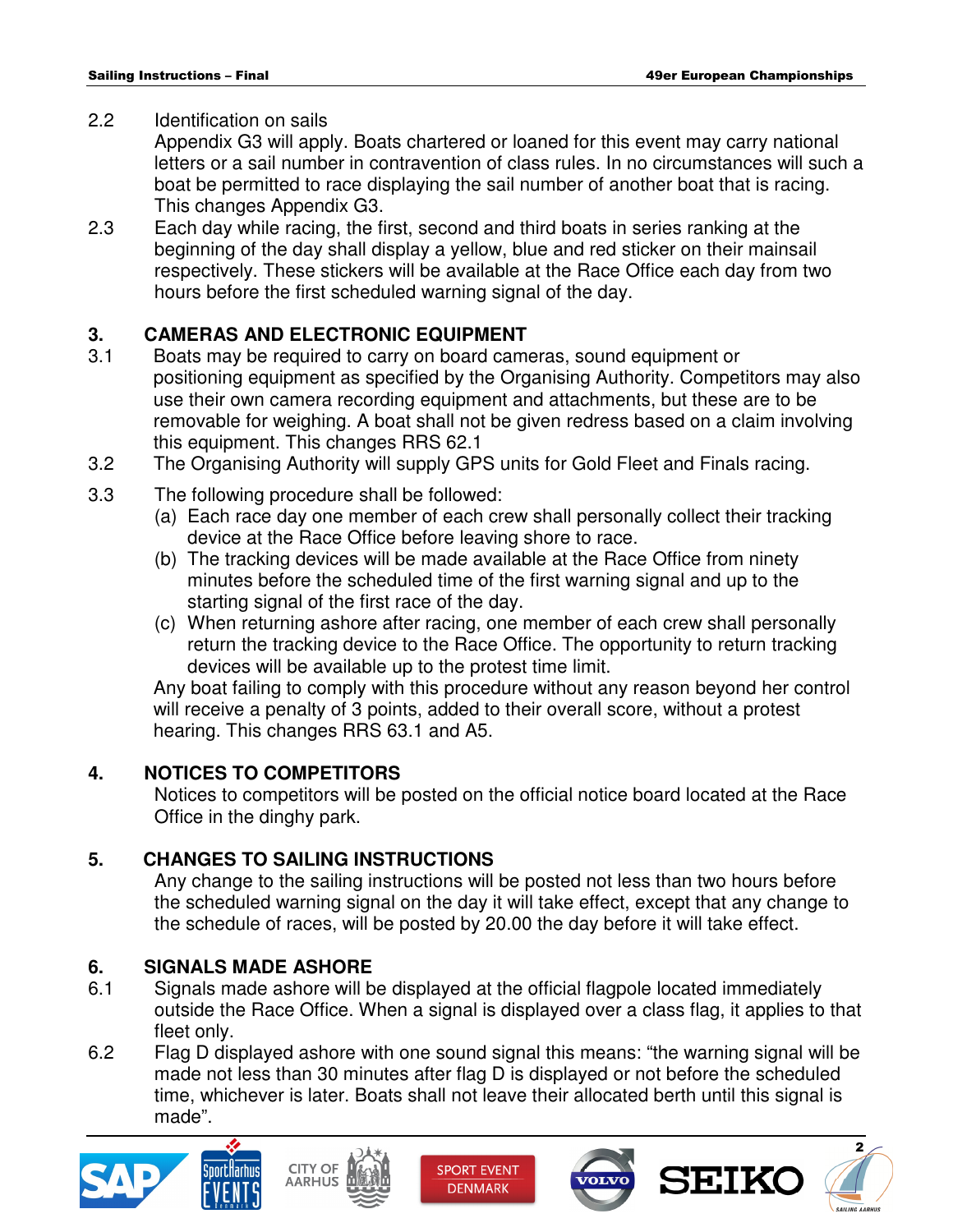#### **7. SCHEDULE OF RACES**

| Date             | Event                                    | Warning signal  |
|------------------|------------------------------------------|-----------------|
| Saturday 29 June | Measurement/Registration/Inspection      | $09.00 - 18.00$ |
| Sunday 30 June   | Measurement/Registration/Inspection      | $09.00 - 18.00$ |
|                  | Competitors meeting in the tent.         | 18.00           |
| Monday 1 July    | Practice races                           | 13.55           |
|                  | <b>Opening Ceremony</b>                  | 16.30           |
| Tuesday 2 July   | Qualifying races                         | 10.55           |
| Wednesday 3 July | Qualifying races                         | 10.55           |
| Thursday 4 July  | Fleet races                              | 10.55           |
| Friday 5 July    | Fleet races                              | 10.55           |
| Saturday 6 July  | Fleet races                              | 10.55           |
| Sunday 7 July    | Fleet races for those not in Final races | 09.55           |
|                  | <b>Final races</b>                       | 11.55           |
|                  | Prize giving and Closing Ceremony        |                 |
|                  | as soon as possible after the Final Race |                 |
|                  |                                          |                 |
| For 49erFX       |                                          |                 |
| Date             | Event                                    | Warning signal  |
| Saturday 29 June | Measurement/Registration/Inspection      | $09.00 - 18.00$ |
| Sunday 30 June   | Measurement/Registration/Inspection      | $09.00 - 18.00$ |
|                  | Competitors meeting in the tent.         | 18.00           |
| Monday 1 July    | <b>Practice races</b>                    | 13.55           |
|                  | <b>Opening Ceremony</b>                  | 16.30           |
| Tuesday 2 July   | Qualifying races                         | 10.55           |
| Wednesday 3 July | Qualifying races                         | 10.55           |
| Thursday 4 July  | Qualifying races                         | 10.55           |
| Friday 5 July    | Fleet races                              | 10.55           |
| Saturday 6 July  | Fleet races                              | 10.55           |

 When more than one race, or sequence of races, will be held on the same day, the warning signal for each succeeding race will be made as soon as practicable

Prize giving and Closing Ceremony

**8. FORMAT OF RACING – QUALIFYING RACES, FLEET RACES AND FINAL RACES**  The regatta will consist of a Qualifying Races, Fleet Races and Final Races. These races are as described in Attachment C.

Sunday 7 July Fleet races for those not in Final races Final races

#### **9. CLASS FLAGS**

9.1 In the Qualifying series, the class flag will be a 49er class insignia on a background of the colour of the appropriate fleet, yellow, blue or red, for 49erFX the class flag will be 49erFX class insignia on a background of yellow.











09.55 11.55

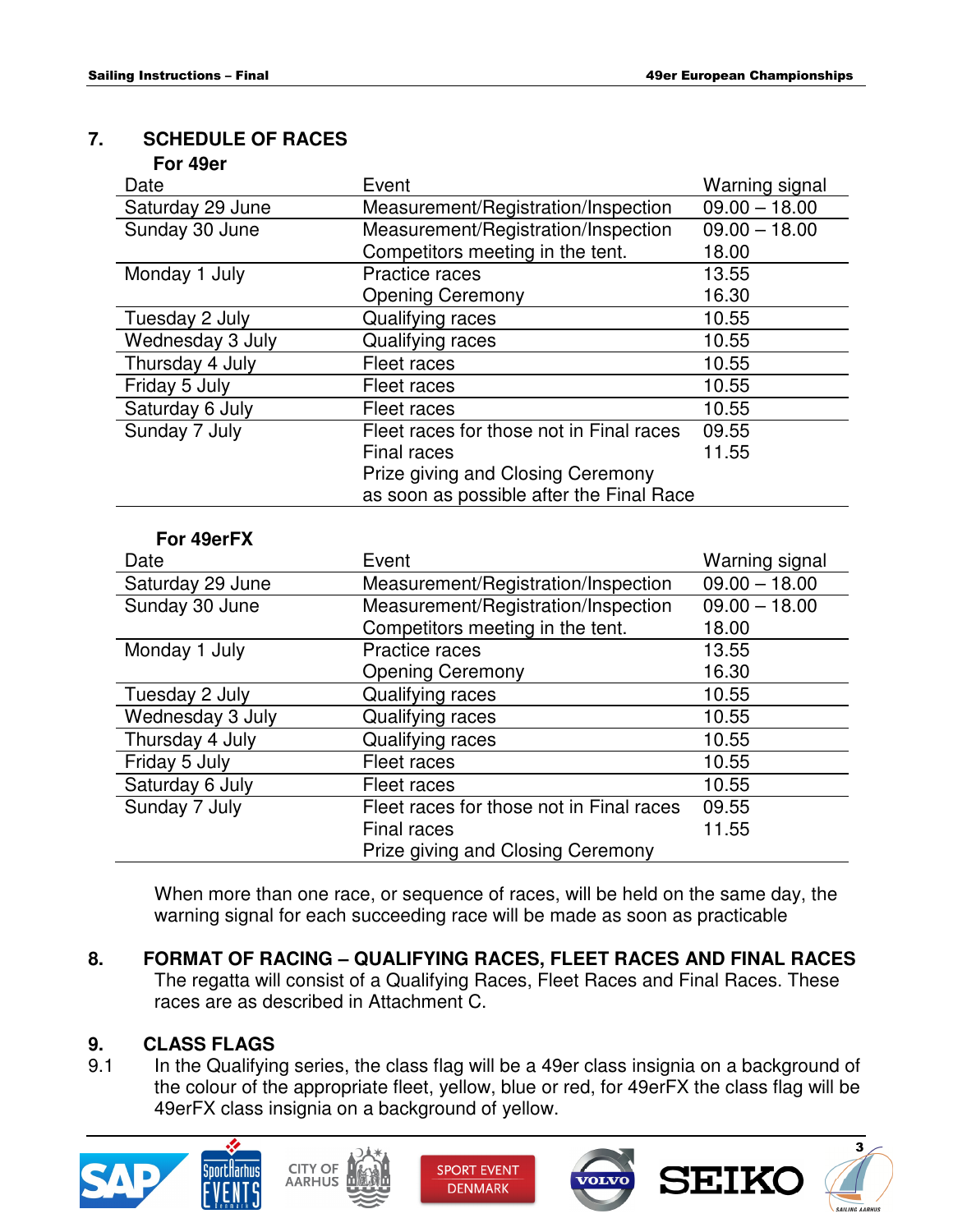- 9.2 In the Fleet racing series, the class flags will be a 49er class or 49erFX class insignia on a background of yellow (gold fleet), blue (silver fleet) or red (bronze fleet).
- 9.3 In the Final races, the class flag will be the 49er class or 49erFX class insignia on a background of yellow

#### **10. RACING AREAS**

- 10.1 Attachment B shows the location of the race area.
- 10.2 Initial assignment of fleets to the racing area will be posted before flag D is displayed, see SI 6.2.
- 10.3 Boats not racing shall not sail in the course area being used by another fleet.
- 10.4 For the Final Races the location of the racing area will be posted on the official notice board.

#### **11. THE COURSES**

- 11.1 Attachment A shows the course to be sailed, the order in which the marks are to be passed, the side on which each mark is to be left, and the signals indicating the number of rounds to be sailed.
- 11.2 No later than the warning signal, the race committee signal vessel may display the approximate compass bearing from the race committee signal vessel to Mark 1.
- 11.3 There will be gates at the windward and the leeward marks.
- 11.4 A gate may be replaced by a single mark to be left to port
- 11.5 On the last leg to the finish, the leeward gate is not a mark.

#### **12. MARKS**

Marks 1(gate) and 2 (gate) - racing area A Yellow Marks 1(gate) and 2 (gate) - racing area B  $O$  Orange Marks 1(gate) and 2 (gate) - racing area C  $\overline{Y}$  Yellow Starting marks **Race Committee vessels** Finishing marks **Race Committee vessels** 

#### **13. THE START**

- 13.1 The starting line will be between staffs displaying orange flags on the starting marks (race committee starting vessels) at each end of the starting line.
- 13.2 Boats whose warning signal has not been made shall avoid the starting area.
- 13.3 A boat starting later than four minutes after her starting signal will be scored Did Not Start. This changes RRS A4 and A5.
- 13.4 To alert boats that a race or sequence of races will begin soon, the orange starting line flag will be displayed with ONE sound signal not less than TWO minutes before the warning signal is displayed.

#### **14. CHANGE OF THE NEXT LEG OF THE COURSE**

 To change the next leg of the course, the race committee will move the existing marks (or move the finishing line).











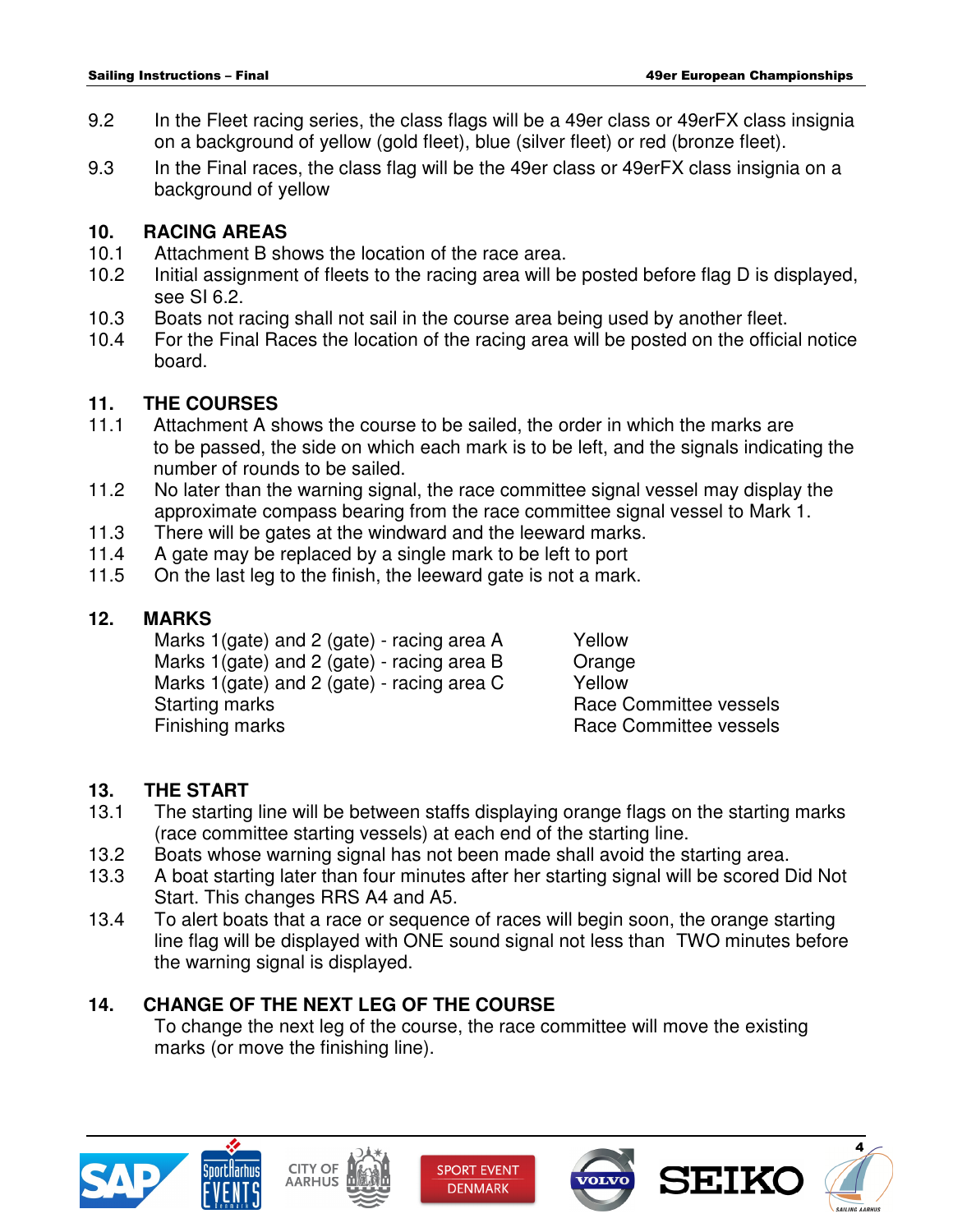#### **15. THE FINISH**

 The finishing line will be between staffs displaying orange flags on the finishing marks.

#### **16. TIME LIMITS**

| 16.1 | Time limits and target times are as follows: |                                                                           |  |
|------|----------------------------------------------|---------------------------------------------------------------------------|--|
|      | Time limit                                   | 45 minutes                                                                |  |
|      | Mark 1 time limit                            | 15 minutes                                                                |  |
|      | Target time                                  | 30 minutes or as described in Appendix C                                  |  |
| 162  |                                              | If no boat has passed mark 1 within the mark 1 time limit the race may be |  |

- 16.2 If no boat has passed mark 1 within the mark 1 time limit, the race may be abandoned.
- 16.3 Boats failing to finish within 15 minutes after the first boat sails the course and finishes will be scored Did Not Finish without a hearing. This changes RRS 35, A4 and A5.

#### **17. PENALTY SYSTEM**

- 17.1 RRS 44.1 and RSS P2.1 are changed so that the two turn penalty is replaced by a one turn penalty including a tack and a gybe.
- 17.2 Appendix P will apply, as changed by SI 17.1

#### **18. PROTESTS AND REQUESTS FOR REDRESS**

- 18.1 Protest forms are available at the Race Office. Protests and requests for redress or reopening shall be delivered there within the protest time limit.
- 18.2 The protest time limit will be posted on the jury notice board located at the Race Office. The protest time limit will be 60 minutes after the last boat of the whole fleet has finished the last race of the day or the race committee signals no more racing today, whichever is later. The same time limit applies to protests by the race committee and jury about incidents they observe in the racing area. This time limit also applies to requests for redress. This changes RRS 61.3 and 62.2.
- 18.3 Notices will be posted within 30 minutes of the protest time limit to inform competitors of hearings in which they are parties or named as witnesses. Hearings will be held in the jury oom located next to the Race Office. Hearings may start before the scheduled time with the agreement of all parties.
- 18.4 The race committee or jury intending to protest a boat under RRS 60.2 or 60.3 will comply with RRS 61.1(b) by informing her by posting a notice before the end of the protest time limit of the last fleet to finish.
- 18.5 A list of boats that have been penalised under RRS Appendix P on the water or have been disqualified by the jury will be posted on the official notice board.
- 18.6 For the purposes of RRS 64.3(b) the 'authority responsible' is the measurer appointed by the Organising Authority.
- 18.7 Breaches of instructions 2, 3, 6.2, 10.3, 21, 22.2, 23.2, 25, 26 and 27 will not be grounds for protest by a boat. This changes RRS 60.1(a). Penalties for these breaches may be less than disqualification if the jury so decides.











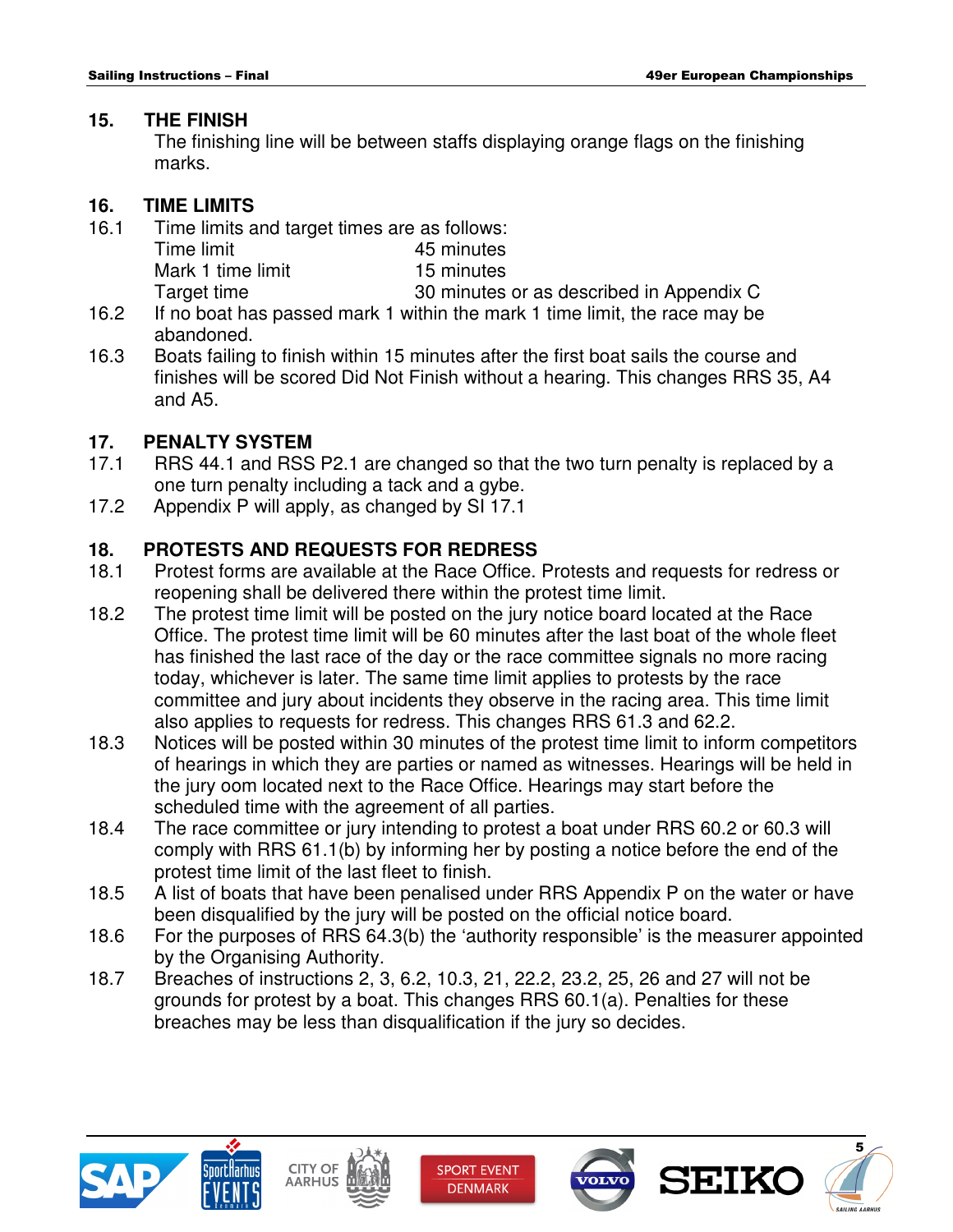- 18.8 On the last day of fleet racing of each series a request for reopening a hearing shall be delivered:
	- i) within the protest time limit if the party requesting reopening was informed of the decision on the previous day;
	- ii) no later than 30 minutes after the party requesting reopening was informed of the decision on that day.

This changes RRS 66.

18.9 On the last scheduled day of fleet racing of each series a request for redress from a jury decision shall be delivered no later than 30 minutes after the decision was posted. This changes RRS 62.2.

#### **19. INTERNATIONAL JURY**

Decisions of the international jury will be final as provided in RRS 70.5

#### **20. SCORING**

#### 20.1 **Qualifying races**

- 20.1.1 The low point scoring system of Appendix A, as changed below, will apply to the qualifying races.
- 20.1.2 For all fleets, FIVE Qualifying races are required to be completed to constitute a series.
- 20.1.3 When 5 or more races have been completed, a boat's Qualifying races score shall be the total of her race scores excluding her worst score.
- 20.1.4 When RRS A4.2 and A5 apply, a boat's penalty score shall be based on the number of boats in the largest group. This changes RRS A4.2 and A5.
- 20.1.5 The Qualifying series points including discard are carried forward to the Fleet racing series

#### 20.2 **Fleet races**

- 20.2.1 The low point scoring system of Appendix A will apply separately to each fleet racing fleet. Fleet racing fleets need not have completed the same number of fleet races.
- 20.2.2 When fewer than FIVE fleet races have been completed, a boat's Fleet races score shall be the sum of her race scores.
- 20.2.3 When 5 or more races have been completed, a boat's Fleet races score shall be the total of her race scores excluding her worst score.
- 20.2.4 The Qualifying series points including discard plus the Fleet racing series points give the Total overall points for the Championship but for boats competing in the Final races these Total overall points are carried forward to the Final races.

#### 20.3 **Final races**

See Attachment C for details

#### 20.4 **Scoring enquiries**

 To request correction of an alleged error in posted race or series results, a boat shall complete a scoring enquiry form available at the Race Office. Scoring enquiry forms shall be delivered to the Race Office. A scoring enquiry may be regarded as a request for redress.

#### 20.5 **Scoring abbreviation**

 The scoring abbreviation for a discretionary penalty imposed under SI 18.7 will be 'DPI'.











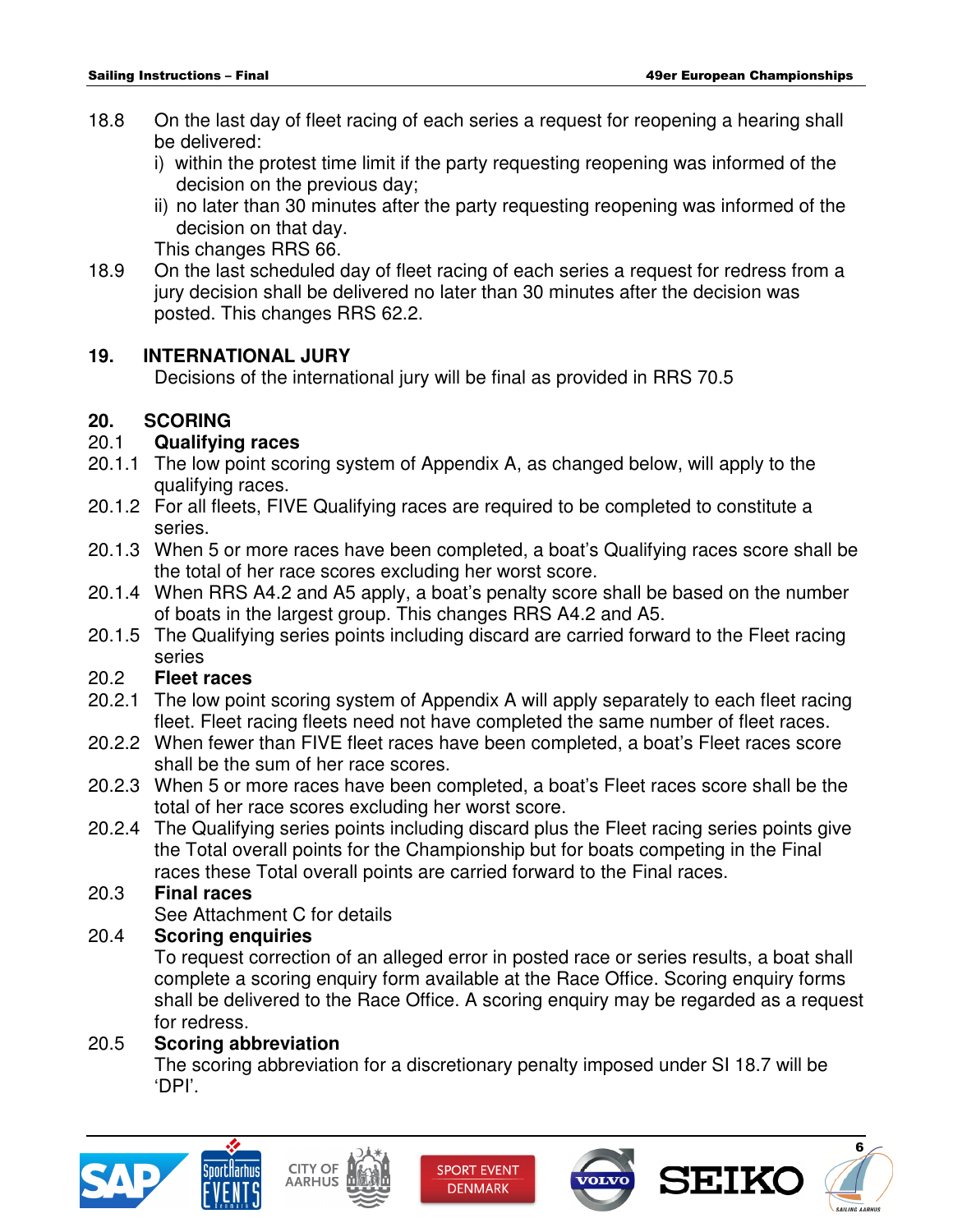#### **21. SAFETY**

- 21.1 Boats not leaving the shore for the day's races shall notify the Race Office as soon as possible.
- 21.2 A boat that retires from a race shall notify the race committee as soon as possible.
- 21.3 When Flag V is displayed by the race committee signal vessel, coach and other support boats will collaborate with the race committee in rescue tasks.

#### **22. REPLACEMENT OF CREW OR EQUIPMENT**

- 22.1 Replacement of helm, crew or equipment shall require written approval of the PRO
- 22.2 Request for replacement of helm, crew or equipment shall be made to the PRO at the first reasonable opportunity. On Sunday 7 July any replacement equipment shall be approved no later than the protest time limit.

#### **23. EQUIPMENT AND MEASUREMENT CHECKS**

- 23.1 All boats will be inspected for class rules compliance prior to racing. Boats shall be presented for measurement checks at the times prescribed in SI 7.
- 23.2 In addition, any boat or equipment may be checked for compliance with the class rules and sailing instructions at any time. On the water, a boat can be instructed by a race committee measurer to proceed immediately to a designated area for measurement checks.
- 23.3 Limitations of equipment
	- i) Only one set of sails shall be used during the regatta. The sails shall be presented and stamped during the initial inspection.
	- ii) Only one forestay shall be used during the regatta. The forestay will be tagged during the initial inspection.
- 23.4 All boats, when not afloat, shall be placed in the official dinghy park.

#### **24. OFFICIAL BOATS**

 Official boats will be identified as follows: Race committee boats The Section of Tellow flags with letter "A"

| Other boat under control of RC |
|--------------------------------|
|                                |

 Orange flags with letter "B" Blue flags with letter "C" SAP streamers Flags with letter "J" MEDIA flag VIP flag

#### **25. SUPPORT BOATS**

25.1 Team leaders, coaches and other support personnel shall not be in the area where boats are racing or within 50 metres of any boat racing from the time of the preparatory signal for the first fleet to start until all boats have finished or the race committee signals a postponement, general recall or abandonment. This SI does not apply during rescue operations.











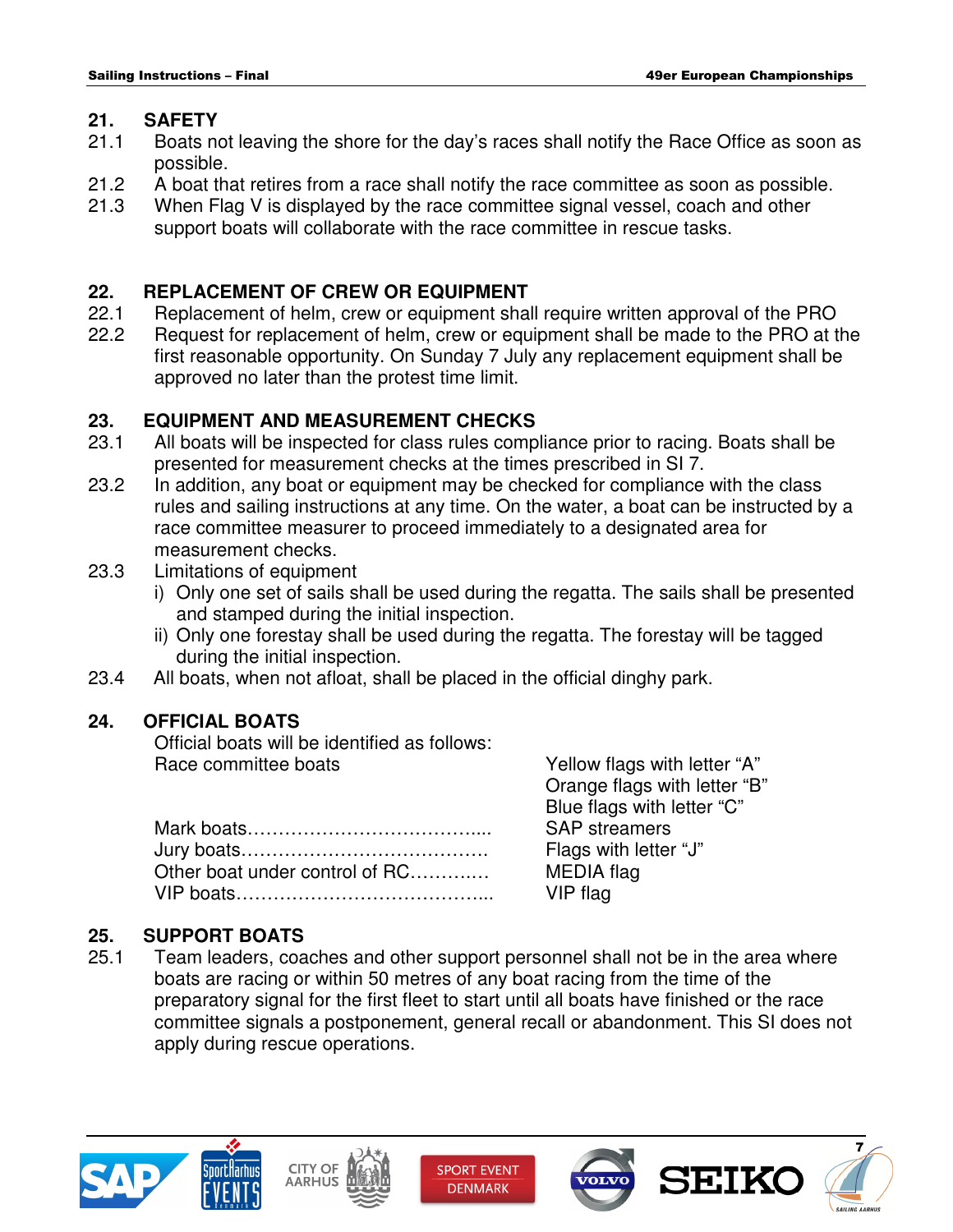- 25.2 At all times while on water, support boats shall display either their national flag on a staff with the top of the hoist minimum 1.5 m above water level or their national code letters (minimum height 200mm) on the outside of the hull or on the outboard motor cover. Furthermore support boats shall be marked with a number supplied by the Organising Authority. This number shall be clearly visible on the boats.
- 25.3 Support boats that are motoring at more than 5 knots shall remain at least 150 metres from any boat that is racing.
- 25.4 Support boats shall comply with any reasonable request from a regatta official.<br>25.5 All support boats are at all times submitted to the Organising Committee and F
- All support boats are at all times submitted to the Organising Committee and Race Committee authority, are legally considered as assistance / rescue boats and must comply with any instructions given by these authorities or by the police.
- 25.6 The International Jury may direct the Organising Authority to revoke privileges from any boat or person found to be in breach of SI 25.

#### **26. TRASH DISPOSAL**

As sailors, we seek to protect and restore our oceans and coastal waters. Boats shall not intentionally put trash in the water. Trash may be placed aboard support and race committee boats. The penalty for breaking RRS 55 is at the discretion of the Jury and may be less than disqualification.

#### **27. RADIO COMMUNICATION**

 A boat shall neither make radio transmissions while racing nor receive radio communications not available to all boats. This restriction also applies to mobile telephones.

#### **28. PRIZES**

 The Organising Authority will provide prizes to the first three boats in each of the fleets

Additionally the following prizes will be awarded,

- "Seiko King of the Downwind" (Polkadot Jersey) to the team with the least time spent sailing downwind
- "Magic Marine Starting Points Competition" (Green Jersey) to the team with the most points accumulated from starting skills.

#### **29. DISCLAIMER OF LIABILITY**

 Competitors participate in the regatta entirely at their own risk. See RRS 4, Decision to Race. The Organising Authority will not accept any liability for material damage or personal injury or death sustained in conjunction with or prior to, during or after the regatta.

#### **30. INSURANCE**

 Each participating boat shall be insured with valid third-party liability insurance with a minimum cover of Euro 1,500,000 or the equivalent.











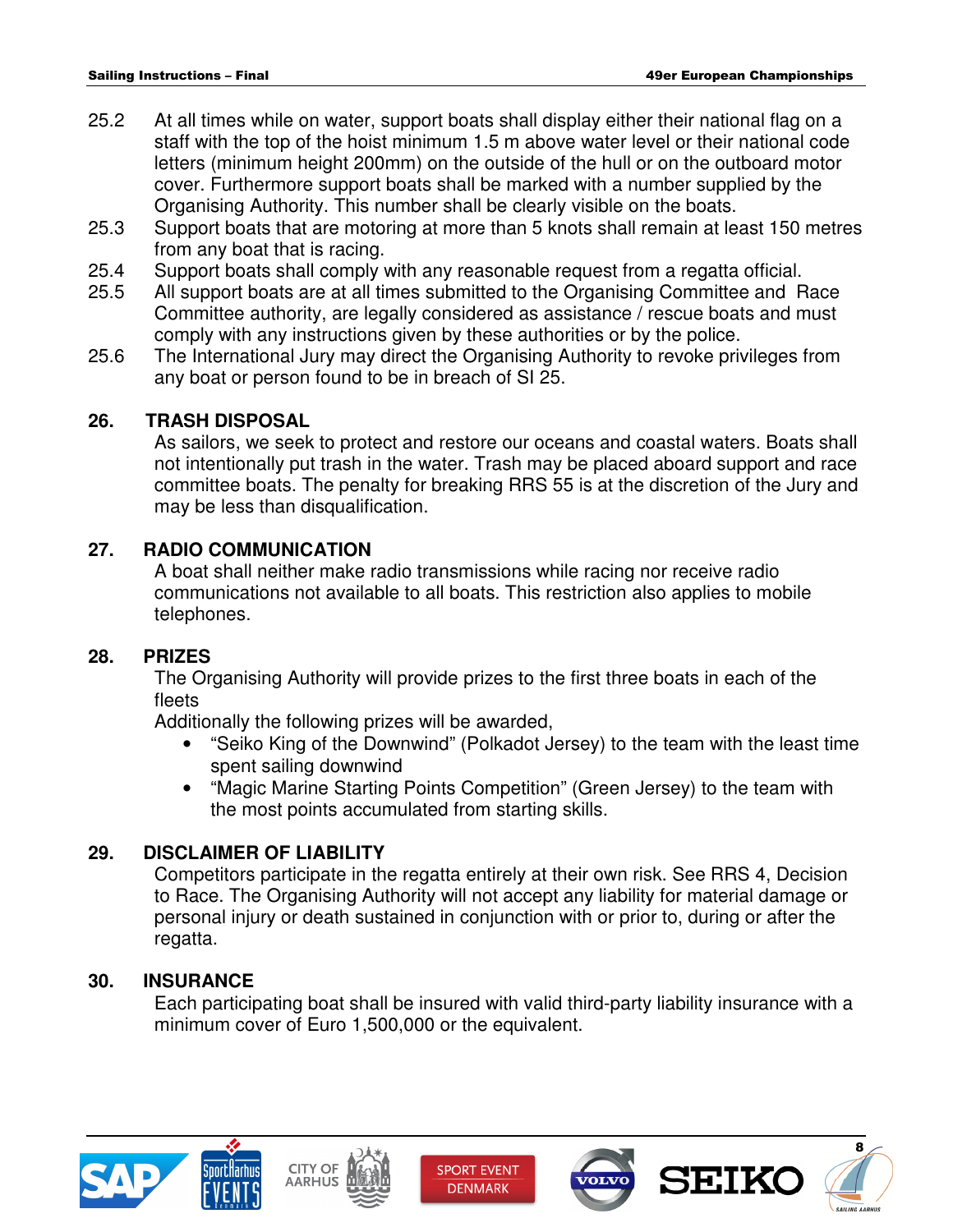# Attachment A

## **Course Layout**

|                                                 | <b>COURSE: WINDWARD / LEEWARD</b>                                         |  |  |  |
|-------------------------------------------------|---------------------------------------------------------------------------|--|--|--|
| <b>Signal</b>                                   | <b>Mark Rounding Order</b>                                                |  |  |  |
| L2                                              | <b>Start - 1s/1p - 2s/2p - 1s/1p - Finish</b>                             |  |  |  |
| L3                                              | Start - 1s/1p - 2s/2p - 1s/1p - 2s/2p - 1s/1p - Finish                    |  |  |  |
| L4                                              | Start - 1s/1p - 2s/2p - 1s/1p - 2s/2p - 1s/1p - 2s/2p<br>- 1s/1p - Finish |  |  |  |
|                                                 | 1s<br>1 <sub>p</sub>                                                      |  |  |  |
| 2p<br>2s<br><b>Start &amp;</b><br><b>Finish</b> |                                                                           |  |  |  |

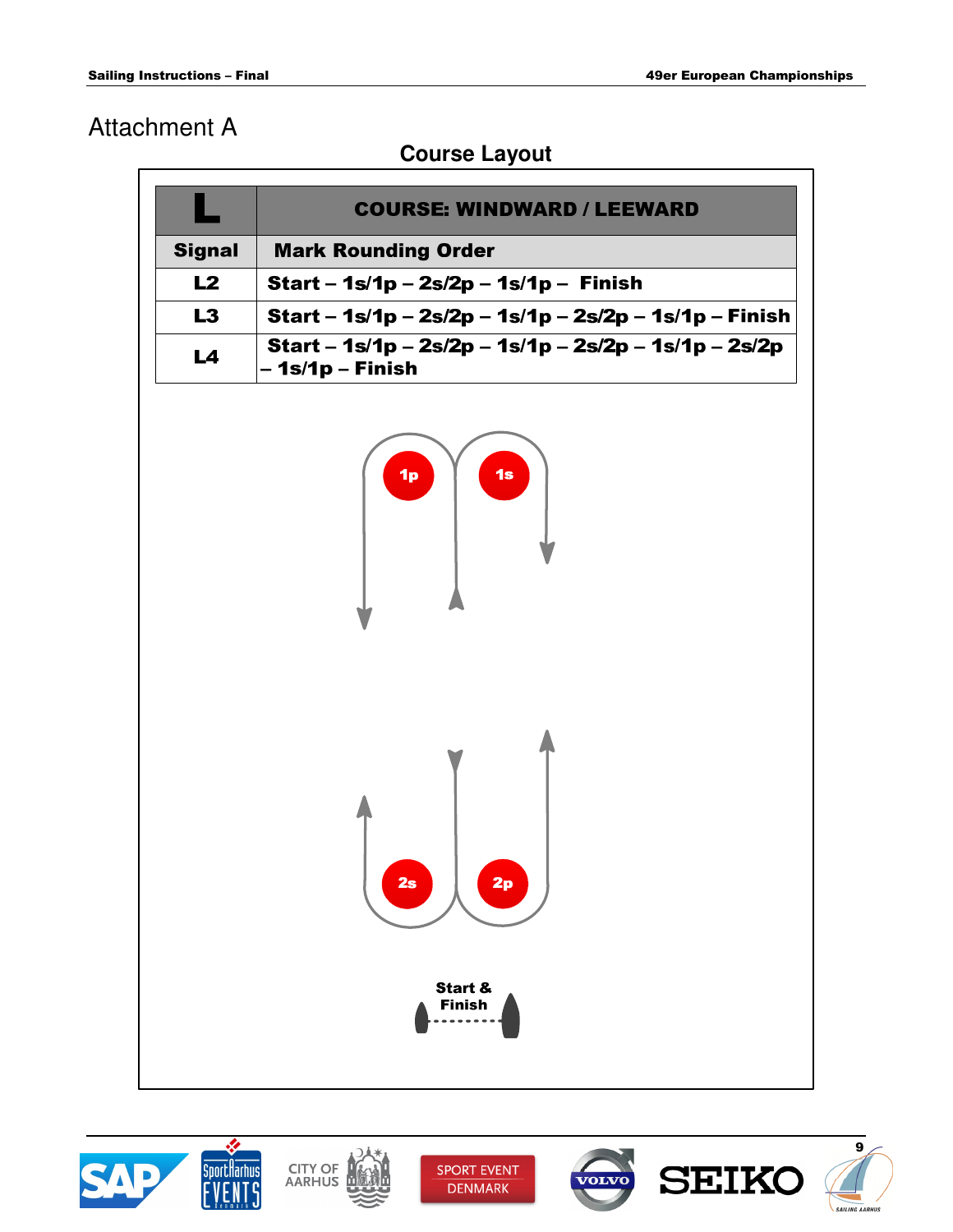# Attachment B







**SPORT EVENT DENMARK** 





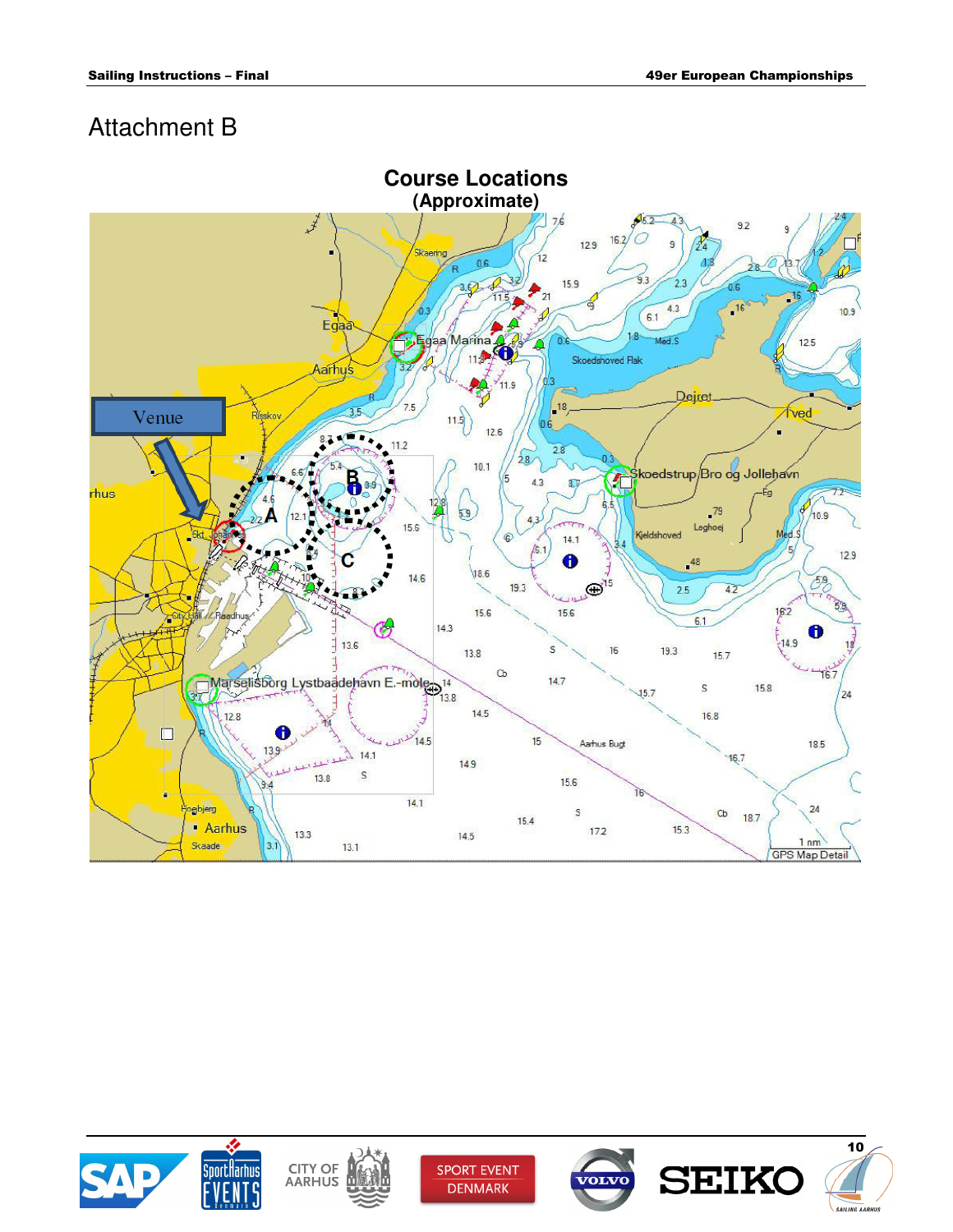## Attachment C

## **1. Format of Racing**

- 1.1 The Championship will be in three parts
	- 1. Qualifying Races
	- 2. Fleet Races
	- 3. Final Races.
- 1.2 The Organising Authority will make initial fleet assignments on the basis of the current ISAF Ranking List, recent results and any other relevant information. This ranking will remain in force until the end of a day during which the 2nd Qualifying Race is completed by all fleets.
- 1.3 If all fleets have completed the same number of races, boats will be reassigned to fleets on the basis of their series scores. If all fleets have not completed the same number of races by the end of a day the fleets with fewer races will continue racing the following day until all fleets have completed the same number of races. Unless Format of Racing instruction 2.4 applies. However the reassignments will be calculated for those races, numbered in order of completion, completed by all fleets. Reassignments will be made as follows:

| Place in series score | Fleet assignment |
|-----------------------|------------------|
|                       |                  |
|                       |                  |
|                       |                  |
|                       |                  |
|                       |                  |
|                       |                  |
| and so on             |                  |

 Assignments will be based on the scores available at 21.00 that day regardless of protests or requests for redress not yet decided. The fleet assignments will be posted no later than 09:00 on the day they take effect.

## *49er*

- **2. Qualifying Races** (Days 1 and 2)
- 2.1 The fleet will be split into THREE groups of approximately equal numbers of boats.. The Qualifying racing series will consist of a maximum of SEVEN races

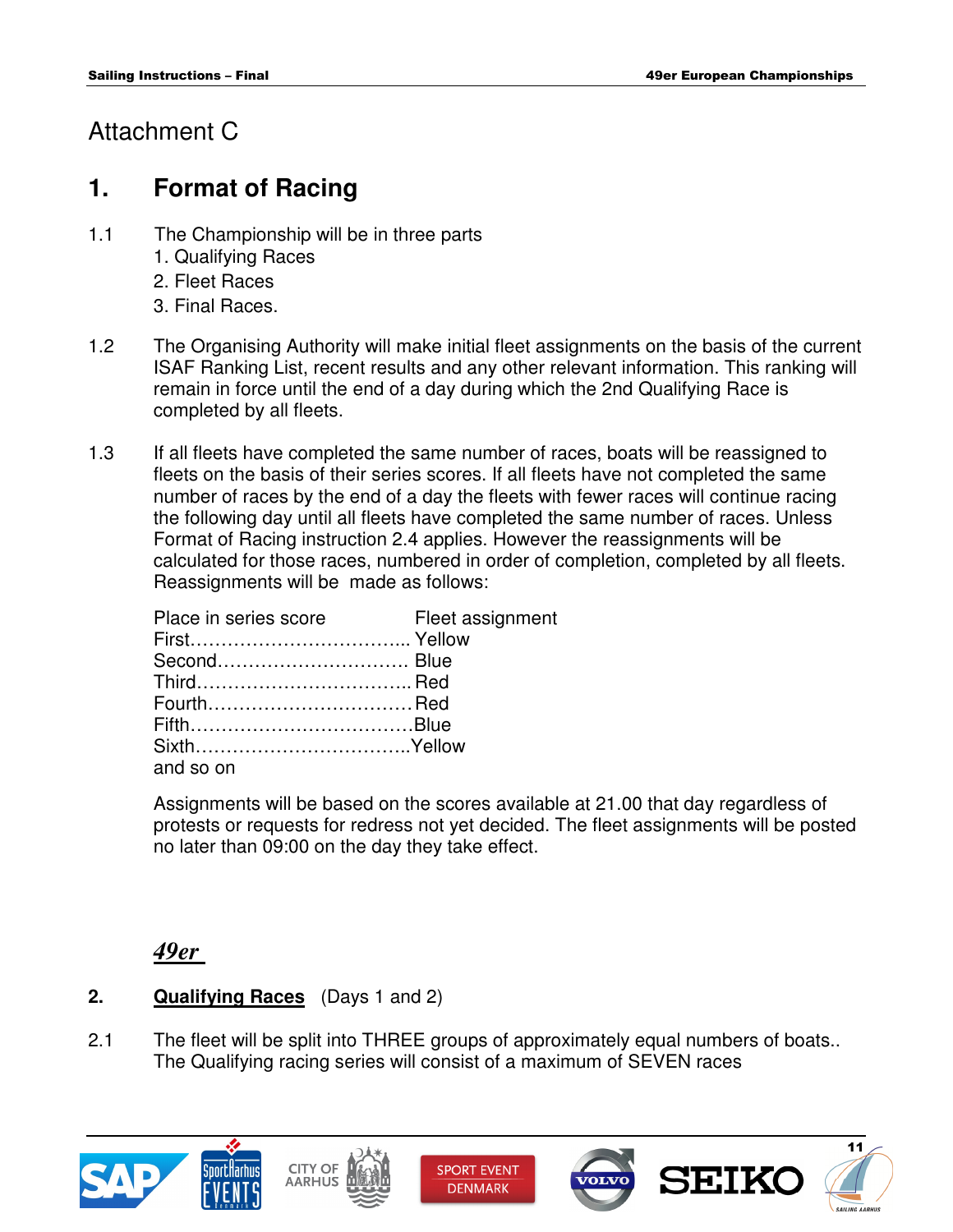- 2.2 Following the qualification races the fleets will be split into gold, silver and bronze fleets (depending on numbers). The Gold fleet will be 31 boats and the remaining boats will be split into fleets of approximately equal numbers depending on the number of boats.
- 2.3 A maximum of THREE races per day for each fleet may be sailed at the discretion of the race committee.
- 2.4 If the minimum number of FIVE Qualifying races have been completed by all fleets by the end of racing on any day and some boats have more races scores than others, scores for the most recent races will be excluded when calculating their Qualifying series scores.
- 2.5 Qualifying continues until at least FIVE races have been completed.
- **3. Fleet Races** (Days 3, 4 and 5)
- 3.1 A maximum of FOUR races per day for each fleet may be sailed at the discretion of the race committee.
- 3.2 No warning signal for the Fleet races will be made after 11.55 on Sunday 7 July

#### **Silver and Bronze fleets**

- 3.3 9 races are scheduled, target time 30 minutes.
- 3.4 After Day 3 the ONE boat with the best overall score will be promoted from the Silver fleet to the Gold fleet and ONE boat from Bronze fleet to Silver fleet. These boats will carry forward their Qualifying scores plus the race scores, from Day 3, of the last boat overall in the higher fleet. These promotions will take place even if there is no racing on Day 3.
- 3.5 Similarly after Day 4 the ONE boat with the best overall score will be promoted from the Silver fleet to the Gold (Repechage) fleet and ONE boat from Bronze fleet to Silver fleet. These boats will carry forward their Qualifying scores plus the race scores, from Day 3 and 4, of the last boat overall in the higher fleet. These promotions will take place even if there is no racing on Day 4.
- 3.6 After Day 5 the ONE boat with the lowest overall score will be promoted from the Silver fleet and race in the Gold (Repechage) fleet. This boat will carry forward the same points as the 32nd ranked boat overall.

#### **Gold fleet**

 3.7 Day 1 of Gold Fleet racing will be for the top 31 boats overall after the Qualifying series. 3 races, target time 30 minutes











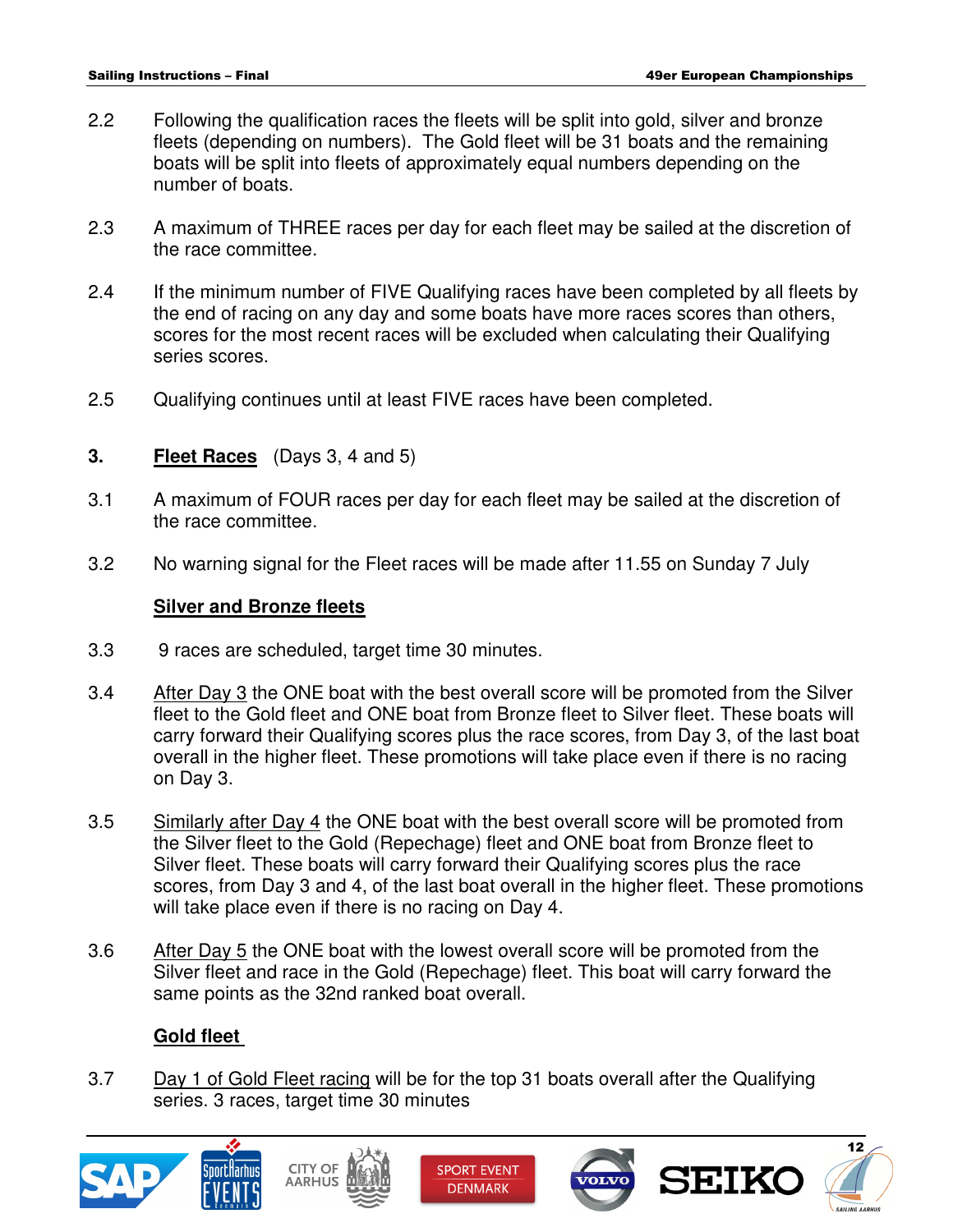- 3.8 Day 2 of Gold Fleet racing will be for the top 31 boats overall after the Qualifying series plus the promoted boat from the Silver fleet. 3 races, target time 30 minutes
- 3.9 Day 3 of Gold Fleet racing will be for the top 16 boats overall after the Qualifying series and Day 1 and 2 of the Gold Fleet racing. 4 races, target time 20 minutes. The boats placed 17th to 32nd after Day 1 and 2 of Gold fleet will race in the Repecharge and be joined by the additional promoted boat from the Silver fleet will race 3 races, target time 20 minutes in their own fleet and will continue the series with 2 races, target time 20 minutes on the Final Day (Day 6) of the regatta.

 However, after Day 3 of Gold fleet racing, the top boat overall in the Repechage will be promoted and race in the Petit Final. This boat will carry forward the same points as the 16th ranked boat overall.

 3.10 **Fleet racing Day 6, for Silver and Bronze fleets and Repechage**, TWO fleet races are scheduled, target time 20 minutes.

#### **4. Final Races** (Day 6)

- 4.1 No warning signal for the Final races will be made after 17.55 on Sunday 7 July
- 4.2 The Petit Final will be for the boats placed 9th to 16th boats overall at the end of the Fleet Races plus the promoted boat from the Repechage. Racing - 3 races target time 10 minutes, no discards, double points.
- 4.3 The Final will be for the top 8 boats overall plus the winner of the Petit Final and they will sail off for the Championship.
- 4.4 The winner of the Petit Final will carry forward the same points as the 8th ranked boat overall.

#### **Points from Qualifying races with one discard, Fleet racing with one discard and Final races (with double points) with no discard are added together to get the Championship points score.**

## *49erFX*

- **5. Qualifying Races** (Days 1, 2 and 3)
- 5.1 The fleet will sail in ONE fleet. The Qualifying racing series will consist of a maximum of NINE races.
- 5.2 Following the qualification races the fleets will be split into Gold and Silver fleets. The Gold fleet will be 16 boats and the remaining boats will be in the Silver fleet.